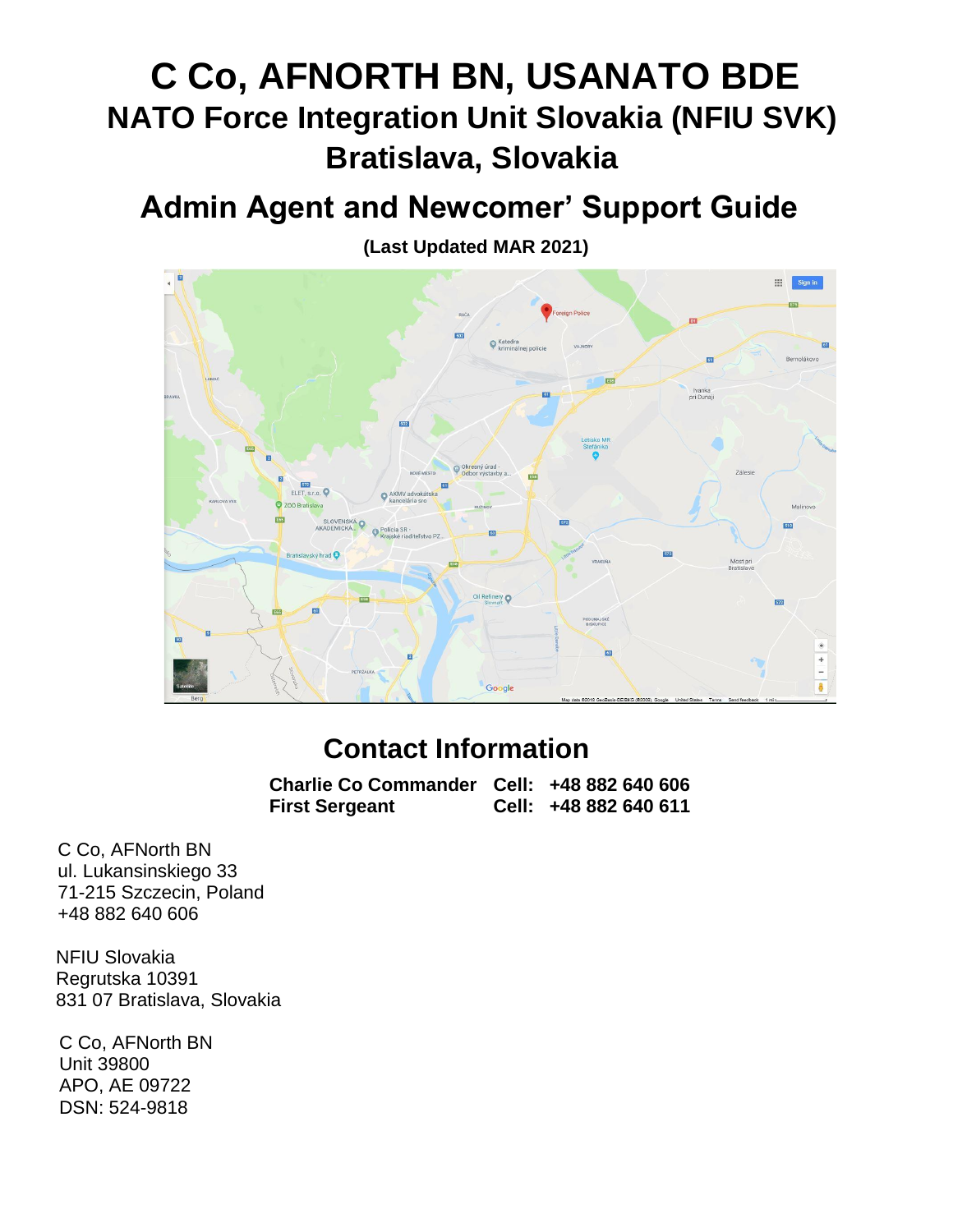# **Welcome**

I would like to take this opportunity to welcome you to Charlie Company, Allied Forces North Battalion (AFNORTH), and United States Army North Atlantic Treaty Organization (USANATO) Brigade. We have a very unique organization. Our company is located Szczecin, Poland. The Battalion Headquarters is in Mons, Belgium and the Brigade Headquarters is in Sembach, Germany.

Our mission is to enhance the well-being of individual Soldier and Family readiness through human resources, training and logistical support. We provide support to those assigned members providing operational training, security and support to the Baltic Nations, educating our Partners and Allies on all levels of command while coordinating roles to improve tactical interoperability and procedures.

You are further assigned to NATO Force Integration Unit Slovakia in Bratislava, Slovakia. So we are better prepared to receive you, keep us abreast of changes to your arrival date. Your sponsor's contact information is in you welcome letter. Your sponsor will be assisting to make your transition as seamless as possible. Please inform him or her of any special requirements (i.e., pets, housing or medical needs).

All Family members, of qualifying age and Command Sponsored are required to travel with a no-fee passport. We also highly encourage you to hand-carry your training records, obtain "**copies**" of your medical and dental records, and documents required to in-process (i.e., PCS orders, DA Form 31, marriage certificate, birth certificate(s) for the children, household goods, vehicle shipping documents, and travel expense receipts). Also, it is best to bring at least 90 days of prescribed medication until you are enrolled in the TRICARE Overseas Program Prime Remote (TOP PR).

To financially prepare for this move, it will be important to allocate savings to cover initial PCS expenses upon arrival. These expenses will include housing security deposit, first month rent, realtor fee, fuel ration deposit, immediate-use household goods, annual insurance premium payment, vehicle inspection, registration and repairs, utility and internet deposits and cellular phone contracts. These initial costs can be in excess of \$7,000. You do not need to bring your \$7K funds in paper cash, but it is important that you can access it via bank transfers or ATM withdrawals immediately upon arrival. Advances for housing security deposit and first month rent are available through the finance office, and Soldiers are encouraged to learn about the Army Emergency Relief Fund if supplemental funding is required outside of your budget. After inprocessing is complete, vouchers for reimbursable expenses, Move-In Allowance and Dislocation Allowance can be submitted. Please note, these payments may take several weeks to process into your account. It is a best practice to manage any entitlements and/or pay advances you think you may need at your losing duty station if possible.

Below is a highlight of what you can expect at your country of assignment. The information here is not all inclusive and may change over time. It is especially important to check and verify a country's requirement for passport and visa.

#### **Challenges associated with this remote location**

Procuring US equivalent standards of medical care, education for school aged dependents and overall quality of life are three of the foremost challenges that come with being posted at this remote location. Most quality of life services including housing leases, auto services, utility bill management, banking and cellular or internet require local language translation support.

# **Routine Admin Support**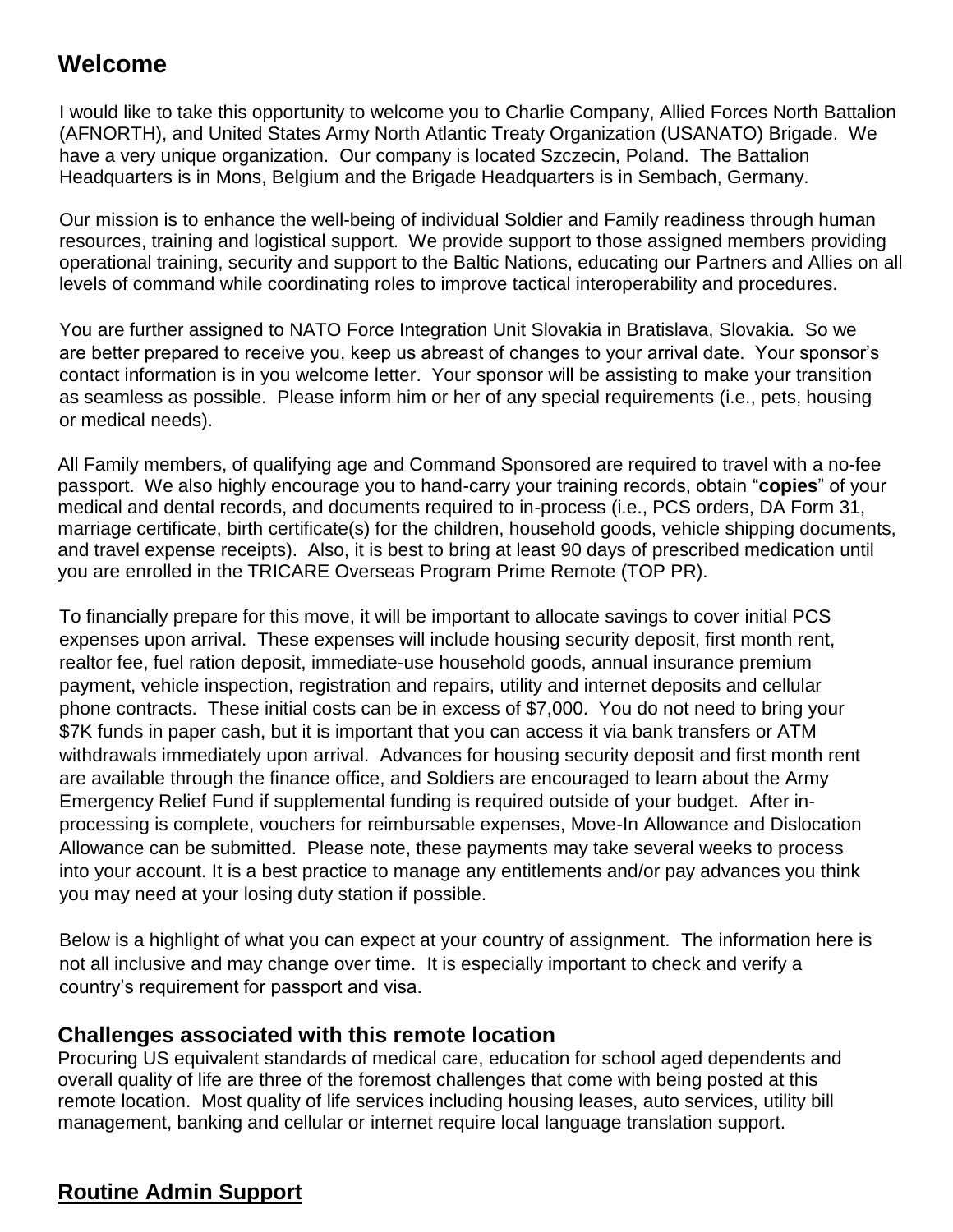All admin support such as actions, awards, evaluations, DD Forms 93, SGLV, leave and passes, SRB updates, rating scheme, MEDPROS updates, FVAP, and all other routing HR related actions are handled by the National Support Element (NSE) at Szczecin. NSE supports their assigned personnel and BN's mission by ensuring individual Soldier and Family Readiness through administrative, HR, logistics, operations, and communications support. They receive direct guidance from company leadership. NSE personnel will coordinate with the supporting Company and BN headquarters for all national support requirements for Army personnel.

#### **In-processing**

C Company HQs NSE will issue you an in or out-processing checklist. You will need to coordinate with your local NSE to ensure all requirements are met for these actions. Please follow each of the steps in the checklist and work closely with your sponsor and C Co NSE in submitting your required documents to start/stop your overseas entitlements, and establish your network access (in the USRAEUR domain). Your NATO installation will also have their own in/out-processing requirements with each staff section (J1, J2, J6, etc).

#### **Resources**

#### **Garrison Support**

US Army Garrison Bavaria – Grafenwoehr Germany Training Area is the closest Army Installation to Eastern European/Baltic countries. Often, C Co personnel will visit the DEERs office, Health and Dental Clinic, Passport Office, Finance, Housing Office, MWR, PX and Commissary. C Company HQs NSE staff will be sending your in or out-processing documents to each respective offices during your transition. Ensure that you include the C Company HQs NSE on all communication when in or out-processing in order to ensure proper accountability. C Co utilizes USAG Bavaria as our servicing installation.

#### **Medical/Dental**

You are required to complete all PHA and dental requirements prior to arriving to the unit. Requirements include annual PHA, dental exam, immunizations, HIV, etc.

Dental care for the Soldiers must be done on the local economy through TRICARE International SOS (ISOS). Family members will receive dental care through enrollment in the TRICARE Overseas Dental Program managed by United Concordia.

TRICARE Overseas Program Prime Remote provides health care through International SOS to Active duty Service Members (ADSMs) and command sponsored Family members residing with them in designated overseas locations.

Website:<http://www.tricare.mil/PLANS/HealthPlans/TPRO.aspx> Phone number: +44-20-8762-8384

Family members will need to be enrolled in TRICARE Overseas Program Prime Remote. It is best to contact the TRICARE Service Center at +44-20-8762-8384 to enroll by phone.

Soldiers and Family members will be referred to local health care providers by International SOS. International SOS maintains a list of local hospitals, clinics, and providers who speak English. However, once you arrive at your scheduled appointment, it will not be guaranteed that you will be speaking to and English-speaking receptionist or nurse. ISOS can provide live translations during your appointment, via telephone, if coordinated prior to your visit.

C Co will provide you with the specific instructions on how to complete your PHA online and over the phone.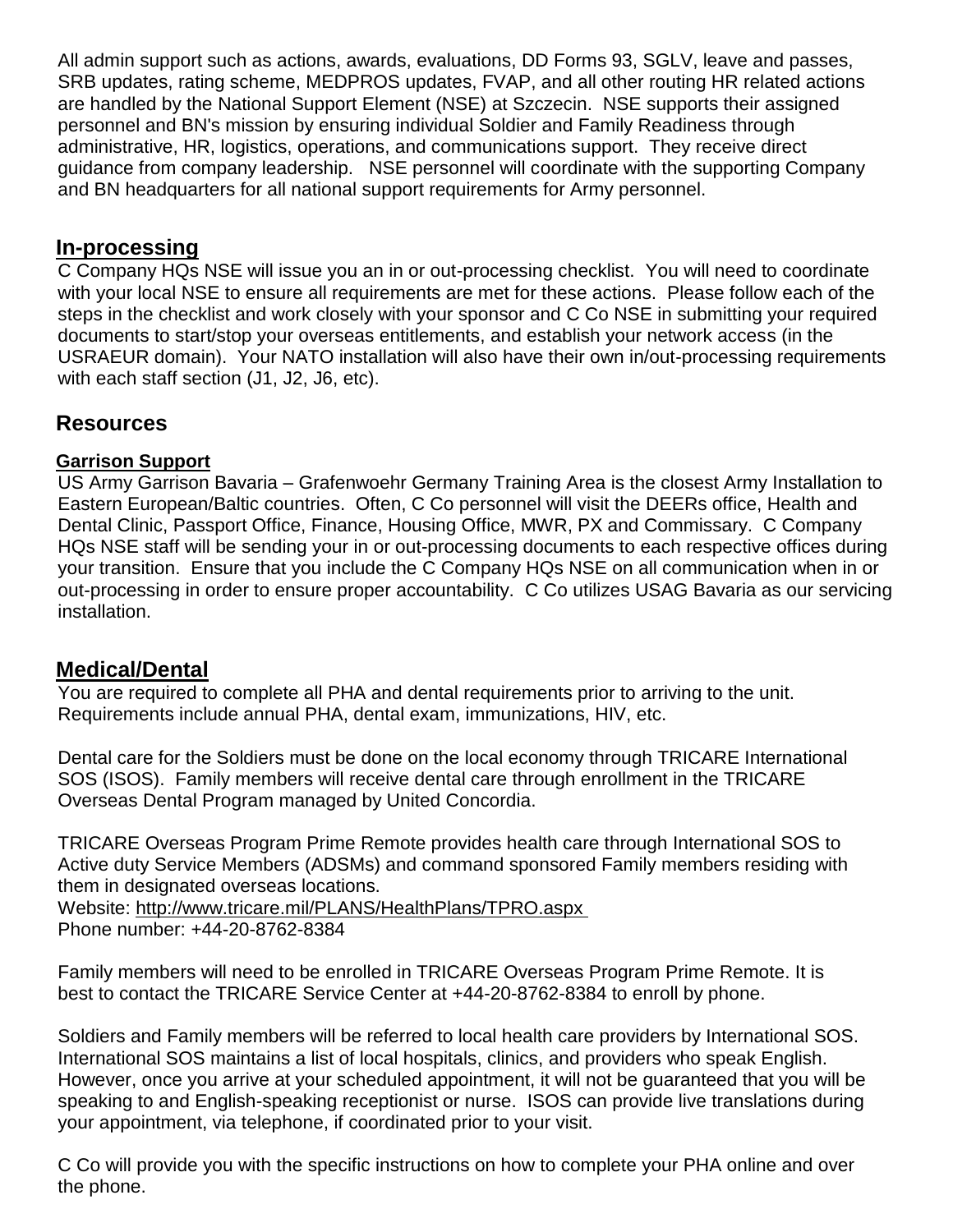In certain instances when specialty care is not found in the local community, ISOS will refer Soldiers and Family members to the most appropriate location where the specialty care can best be provided, which may be Grafenwoehr Medical Facility or Landstuhl Military Medical Center.

#### **Graf Medical &Dental Clinic Hours of Operation**:

Mon-Fri 0730-1630, closed for federal holidays. Appointments +49 6371-9464-3000

#### **Schools**

There is no DoD school in Bratislava, but there are a multitude of international schools across the city. Many of these are multicultural international learning communities using English language instruction, with other languages available. We encourage you to contact the schools and request a consultation to determine which school will meet your child's needs. Please work with your sponsor and the company to set up your NDSP (non-DoDEA) packet to process tuition costs. The full cost of these private schools are covered by DoDEA. For more information, please visit <https://www.dodea.edu/nonDoD/>

Please work with your sponsor and NFIU Slovakia personnel for recommendations.

#### *SM's ARE REQUIRED TO REGISTER SCHOOL AGED DEPENDENTS WITH THE NON\*DOD SCHOOLS PROGRAM, NDSP. ACCESS THE STUDENT ON LINE REGISTRATION (SOR) AT THIS LINK: HTTPS://WWW.DODEA.EDU/NONDOD/PROCEDURES/INDEX.CFM FOR ASSISTANCE WITH REGISTRATION, EMAIL NDSP.MANAGEMENT@HQ.DODEA.EDU OR CALL CIV 571-372-5863/1897 DSN 312-372-5863/1897.*

#### **Housing**

There is no Government Quarters/Housing available. Families must reside in Private Leased Housing. Many of the local quarters may be smaller than what some Americans are accustomed to, but there are suitable housing available. The housing office in Ansbach, Germany will be processing your request to reside on the economy, lease agreement, realtor fee and other documents. Please contact the following personnel and the C Company HQs NSE when you arrive to anticipate their administrative requirements.

Kirstin Boynton, GM Claudia Price, GM USAG Ansbach Housing USAG Ansbach Housing E-mail: [Kirstin.s.boynton2.ln@mail.mil](mailto:Kirstin.s.boynton2.ln@mail.mil) E-mail: claudia.price.ln@mail.mil DSN: 314-467-3696 DSN: 314-467-3696 Comm: +49 9802-83-3696 Comm: +49 9802-83-3696

NATO/Remote Site Manager NATO/Remote Site Customer Assistant

You will find some housing without bedroom closets, yet the overall living quarters comfortable and accommodating. Having a positive outlook and considering ways to adapt to a completely different culture will enable you to overcome this culture shock more quickly. Many of the electrical appliances you currently own cannot be used on the European 220 voltage systems. However, most smart devices like cellphones, laptops and tablets can be plugged in to the wall via an adapter

Other 120v appliances will require a step-down transformer, which you can purchase after you arrive. It will be possible to order transformers via amazon and have them delivered to your new APO, but please see the mail information regarding logistics, timeliness and size restrictions. Other host nation online retailers may be a good option for delivering goods to your home, but do ask for recommendations for reputable stores.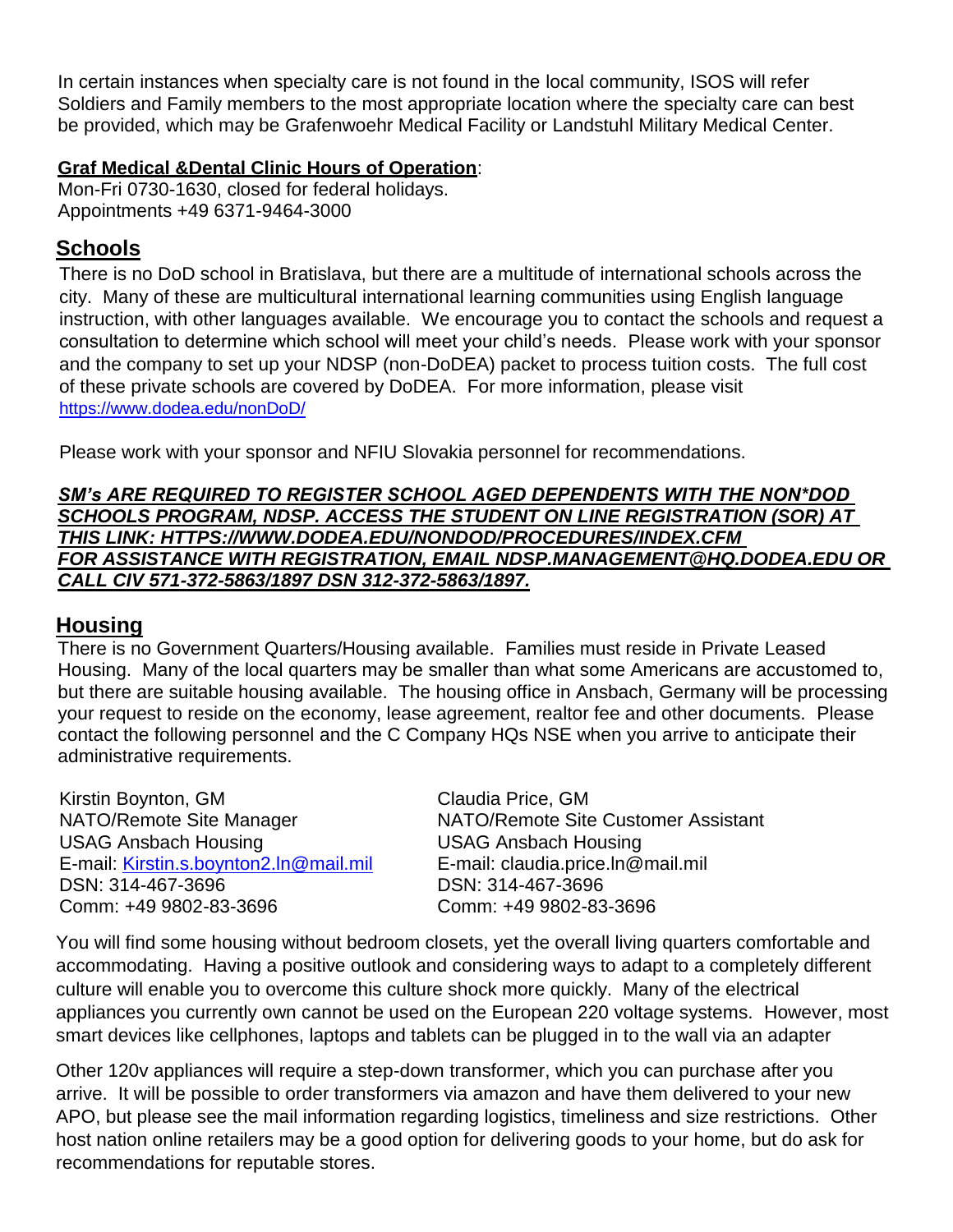# **Passports/Visa**

Family members and US Government civilians traveling overseas are required to have passports. Official or "no-fee passports" can be obtained at Government expense. The application process may take 4 to 6 weeks, so, you should begin the passport application process as soon as you receive your travel orders.

A birth certificate with a raised seal is required to apply for a passport. You can request a birth certificate from the Bureau of Vital Statistics in the state where you were born. Adoption decrees, marriage and/or divorce decrees may be required for personnel getting a passport with a different name than the name that appears on the birth certificate. The U.S. State Department requires both parents' consent for new passports for children less than 14 years old. If one parent is unavailable because of geographic separation, divorce, or other circumstances, the parent applying for a child's passport must obtain a signed statement from the absent parent that grants permission to take the child overseas.

Tourist passports are needed for personal travel in Europe. You may apply for tourist passports on arrival, but for convenience it is recommended that you should apply for the tourist passport while you're still residing in the United States. You can find more information on tourist passports from your local personnel services detachment, passport office nearest you, or from the U.S. State Departments official website at [http://travel.state.gov.](http://travel.state.gov/)

## **Mail**

U.S. mail will be supported through the U.S. Embassy in Bratislava. Your sponsor will be able to assist you in gaining your Embassy access and mail box swap. Size restrictions do apply for parcels, which is often 18" by 18" to allow for room in a plastic mail delivery bag. However, we have seen larger items be delivered, but it is not guaranteed.

## **Banking**

As you will discover, internet, cellular and TV providers, utilities and contract-based services require a host nation bank account for payment. The local currency is Euros. Personnel you will work with may be able to recommend financial institutions that provide convenient branch and ATM locations. Please remember that conversion fees apply to your transactions when transferring dollars to your local currency or at point of sale (if paying in USD). Many people make the mistake of calculating the equivalent currency when looking at the price of a good or service, but vendors and banks offer different conversions rates that is not equal to simple conversion. Banks often provide more competitive conversion rates, so it may be best to transfer USD to local currency within your account to avoid excessive transaction fees or conversion rates at the point of sale. It will be important to know your bank's International Bank Account Number (IBAN) or SWIFT number, as this information will almost always be needed when paying bills, tickets or contract services online.

## **Vehicles**

**License:** To legally operate your POV, you will need to apply for, and purchase an international driver's license. Many U.S. personnel in NATO accomplish this through AAA. Please reach out to your sponsor for alternatives if AAA is not available to you. Other licenses can be acquired, depending on agreements with the local government. Note: USAA does not insure vehicles in Slovakia. You will be assisted in obtaining local insurance through the U.S. Embassy support staff.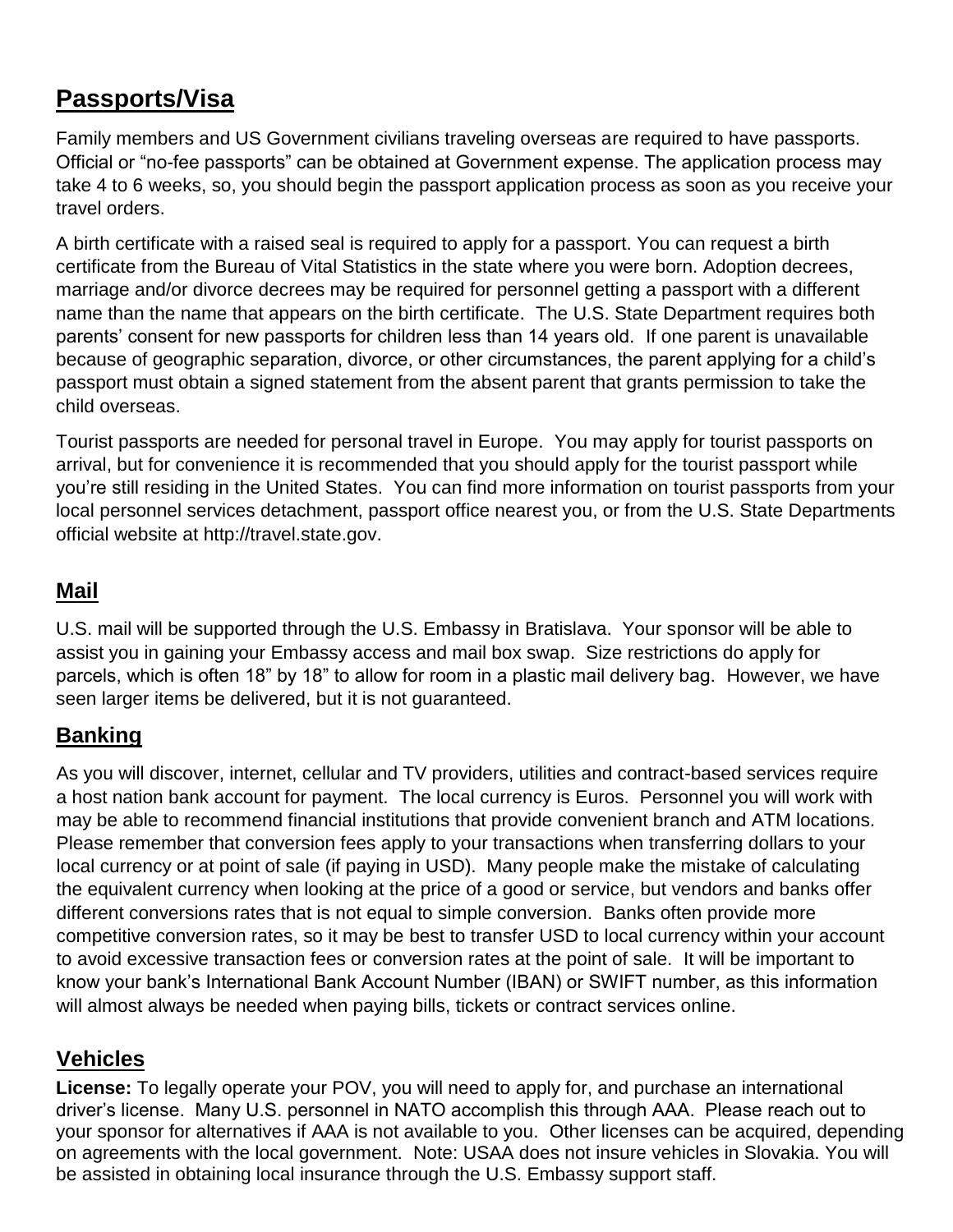**Registration**: Registration is often a complicated task. Before registration begins, you will need to have your vehicle inspected at a reputable mechanic shop or inspection station. The inspectors will ask for translated copies of your previous registration and a data sheet that outlines the technical specifications for your vehicle. European inspections are rigorous. Technicians will complete a bumper-to-bumper, top to bottom, inspection that states any deficiencies. You will then have up to two weeks to correct the deficiencies, i.e. repair it, or you will need to pay for a whole new inspection at full-cost. Be prepared to pay for repairs or parts replacement if your vehicle is not new or wellmaintained. Once completed, **you will need to have written permission from your finance company to register in your host nation (translated), a bill of sale (translated), previous registration, customs documents, local inspection and (in some cases) a drivers history from the past seven years (translated) for the insurance company.** You will need assistance from a language specialist or local national to take your documents to the local DMV, pay the fees, and receive your temporary plates. After you are entered into the DMV database, permanent plates will be issued.

**Fuel:** Fuel in Europe can cost up to three times the cost in the U.S. It is important to plan trips according to authorized fuel stations. Tax exemptions exist for the purchase of a POV for personal use (1 POV every 2 years), and on fuel purchases (up to 3200 liters per year). **Note:** The quarterly Value Added Tax (VAT) refunds are for goods and services for personal use up to 1991,64  $\epsilon$  per calendar year, in addition to the items listed above. You must have a local Slovak bank account in order for the refund to be disbursed to you. Again, your U.S. Army/Navy sponsor in Bratislava will assist you with this once you arrive.

#### **Transportation**

The Transportation office located on USAG Bavaria – Grafenwoehr in Building 244. The arrival of Household Goods (HHG) will be coordinated through this office. Your sponsor will assist you in working with transportation personnel to ensure the location of delivery once you find a home. Once your housing contract is complete you can track your move at:<http://www.move.mil/> website. Upon notification of a shipment's arrival, you must schedule a delivery date and be at your quarters on that date to accept delivery. HHG shipments for newcomers to your location should not include Personally Owned Firearms (POF). Host nation law is to absolutely minimize the import of weapons. The need to have a weapon must be proven by the local authorities and there is no guarantee request will be approved. Newcomers will not have the option to store POFs in the unit arms room due to the limited available space or prohibition of POFs in your orders**.**

#### **IT Support**

It support is not available at Slovakia. Instead this service is found at the C Co HQ at Szczecin. The company will process NIPR account requests and issue NIPR computers and hotspot devices. VPN access can also be requested from the C Company HQs NSE if needed. Most of your emails will be on NATO Secret servers; the VPN can be used to access your .mil emails.

#### **Reassignments**

When a SM out-processes from C Co their main POC is the C Company HQs NSE in Szczecin, Poland. The Company coordinates issuance of PCS orders from the BN MPD/S1 at Mons, Belgium and coordinates all out-processing requirements such as transportation and housing with the USAGs in Ansbach and Grafenwoehr.

#### **Clearance**

The NATO Secret, SF86 renewals, and other clearances are process by the AFNORTH Bn S2 through the NSE at C Co HQ in Szczecin. If fingerprints are required, the Service member must travel to Grafenwoehr on TDY.